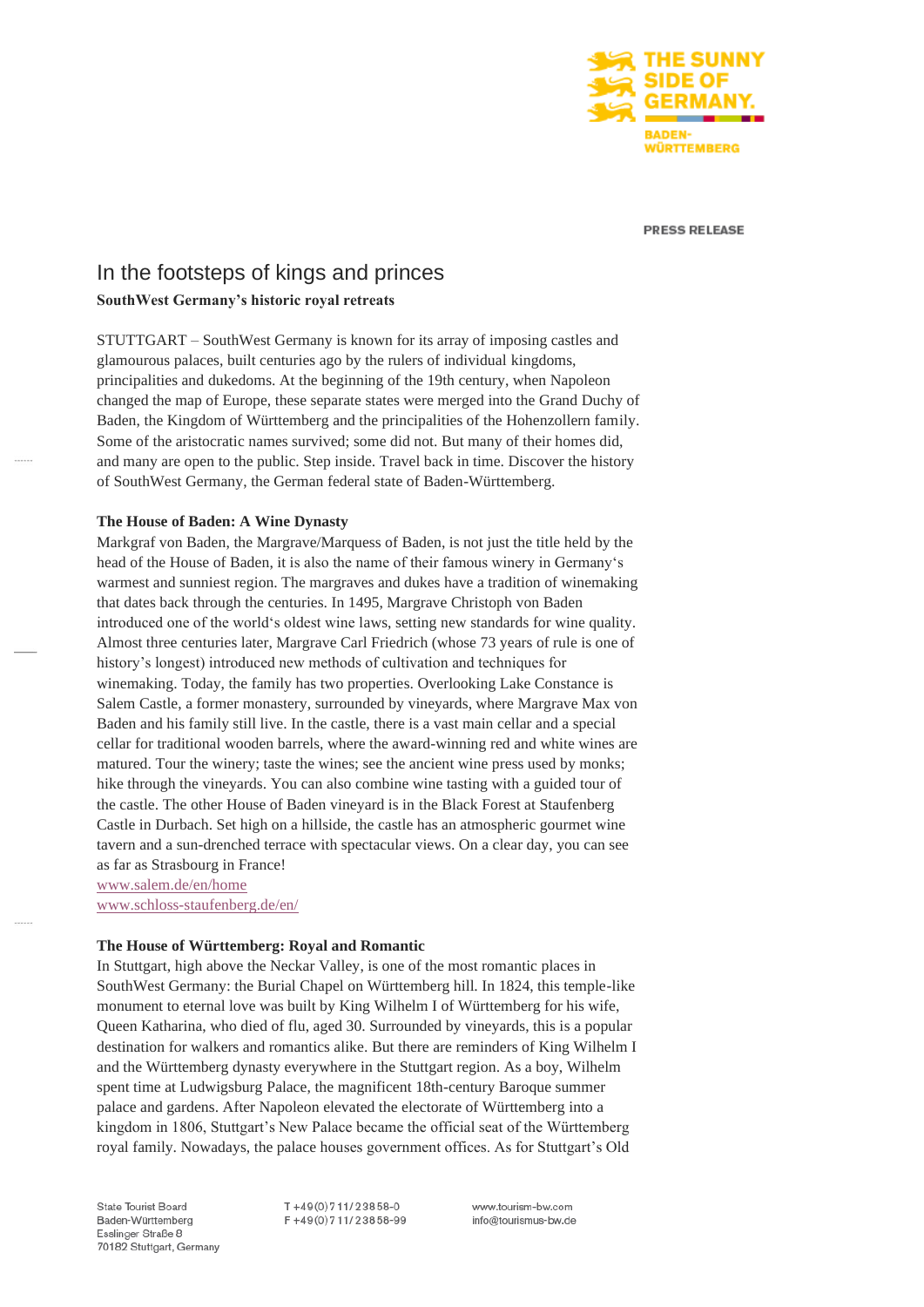

#### page 2

Palace, Wilhelm transformed it from 'home' to 'museum'. In 1862, he established a "state collection of national antiquities"; today, this is the excellent Württemberg State Museum. All three buildings are still beautiful, imposing – and are open to the public. But for romance, it has to be the hilltop mausoleum, where King Wilhelm I and Queen Katharina lie alongside their daughter Marie. Today, sweethearts are drawn by the story, the views and the words in gold above the chapel entrance: "Love never ends". [www.grabkapelle-rotenberg.de/en/home](http://www.grabkapelle-rotenberg.de/en/home) [www.schloss-ludwigsburg.de/en/home](http://www.schloss-ludwigsburg.de/en/home)

# **Staufer: Happy 900th birthday**

Frederick Barbarossa, the red-bearded ruler of the Holy Roman Empire was born in 1122. This means that 2022 would be his 900th birthday! In many ways, this member of the Staufer dynasty shaped what we think of as the Middle Ages in Europe. He founded numerous cities north of the Alps, encouraged growth and trade and built royal mints. His grandson, Friedrich II, was a forceful Holy Roman Emperor, creating a civil service and promoting the study of science. And the Staufer legacy remains. The three Staufer lions of this ancient ruling house are on the Baden-Württemberg coat of arms today. In the Swabian Alb, the Drei Kaiserberge, three Emperor Mountains, are named for the family. Hohenstaufen Castle, the family seat of the Staufers is in ruins, but the nearby Staufer Museum records the rise and sudden fall of the dynasty. For walkers, a series of Löwenpfade hiking trails reflect links with the past around Göppingen, an hour east of Stuttgart.

[www.schwaebischealb.de/kultur/staufer-hohenzollern/staufer](http://www.schwaebischealb.de/kultur/staufer-hohenzollern/staufer) [www.schwaebischealb.de/wandern/rundwege-tagestouren/loewenpfade](http://www.schwaebischealb.de/wandern/rundwege-tagestouren/loewenpfade)

# **Hohenzollern: Dynamic dynasty**

Set on a craggy hilltop, Hohenzollern Castle looks like a classic fairy-tale castle. Silhouetted against the sky, it is visible from miles away. For centuries after the Thirty Years War, the castle lay in ruins. In 1819, King Frederick William IV of Prussia rebuilt the castle in the neo-Gothic style. This is what we see today. As well as Hohenzollern Castle, the family also owns the romantic Hohenzollern Palace, also known as Sigmaringen Castle. Both buildings are open to the public, with a lively programme of events, such as concerts and exhibitions, throughout the year. Highlights at Hohenzollern Castle include the glittering Prussian crown jewels and the beautiful Royal Winter Magic in the castle courtyard. Sigmaringen Castle is the home of one of the largest private weapon collections in Europe. Hohenzollern Castle is an hour southwest of Stuttgart; Sigmaringen Castle is 90 minutes south of Stuttgart. [www.burg-hohenzollern.com](http://www.burg-hohenzollern.com/)

[www.en.hohenzollern-schloss.de](https://en.hohenzollern-schloss.de/)

 $T + 49(0)711/23858-0$ F+49(0)711/23858-99 www.tourism-bw.com info@tourismus-bw.de